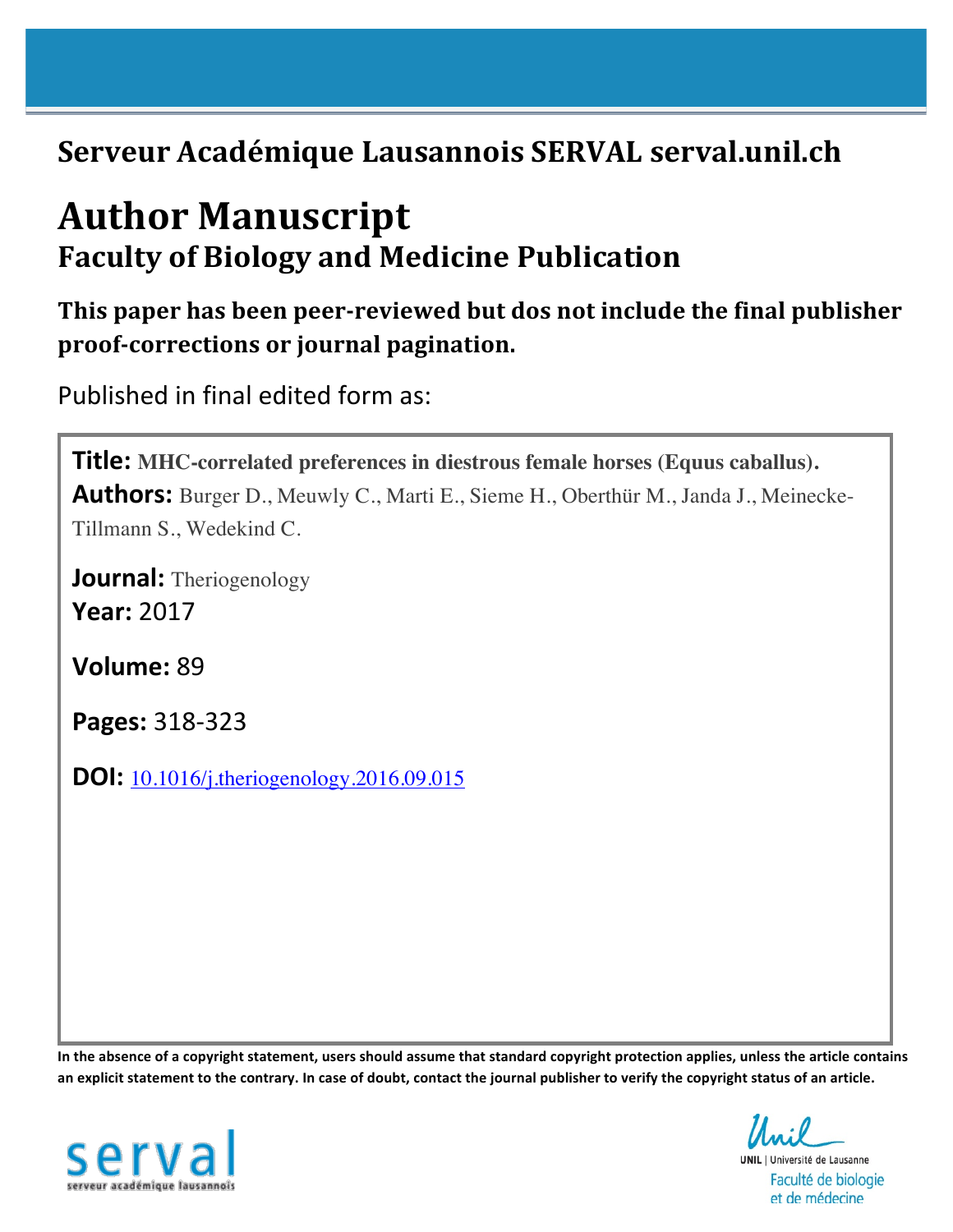# **MHC-correlated preferences in diestrous female horses (***Equus caballus***)**

D Burger<sup>a\*</sup>, C Meuwly<sup>a</sup>, E Marti<sup>b</sup>, H Sieme<sup>c</sup>, M. Oberthür<sup>d</sup>, J Janda<sup>b</sup>, S Meinecke-Tillmann<sup>d§</sup>, C Wedekind<sup>e§</sup>

#### § Shared senior authorship

a Swiss Institute of Equine Medicine, Agroscope and University of Bern, Avenches, *Switzerland b* Department of Clinical Research, Vetsuisse Faculty, University of Bern, Bern, *Switzerland c* Institute for Reproductive Biology, University of Veterinary Medicine Hannover, *Hannover, Germany d* Unit for Reproductive Medicine – Clinic for Horses, University of Veterinary *Medicine Hannover, Hannover, Germany e* Department of Ecology and Evolution, Biophore, University of Lausanne, *Lausanne, Switzerland*

\* Corresponding author at: Swiss Institute of Equine Medicine, Agroscope and University of Bern, 1580 Avenches, Switzerland; Tel +41 58 482 63 00, Fax +41 58 482 63 04; dominik.burger@vetsuisse.unibe.ch

# **Abstract**

Genes of the major histocompatibility complex (MHC) have been shown to influence communication in many vertebrates, possibly with context-specific MHC-correlated reactions. Here we test for MHC-linked female preferences in the polygynous horse (*Equus caballus*) by repeatedly exposing nineteen mares to a group of seven sexually experienced stallions. Each mare was tested four times during two consecutive reproductive cycles, twice during estrus and twice during diestrus. Male plasma testosterone concentrations were determined from weekly blood samples, and equine leukocyte antigen (ELA) class I and II alleles were determined serologically at the end of the experiments. Perception of male attractiveness was strongly dependent on estrous cycle: means preference scores did not correlate for mares in diestrus and estrus and varied more during estrus than during diestrus. We found elevated female interests for MHCdissimilar stallions, but only during diestrus, not during estrus. Female preferences were not significantly predicted by mean male testosterone plasma concentrations. However, testosterone concentrations changed during the 11 weeks of the experiment. By the end of the experiment, average testosterone concentration was significantly correlated to the average number of MHC alleles the stallions shared with the mares. We conclude that the MHC affects female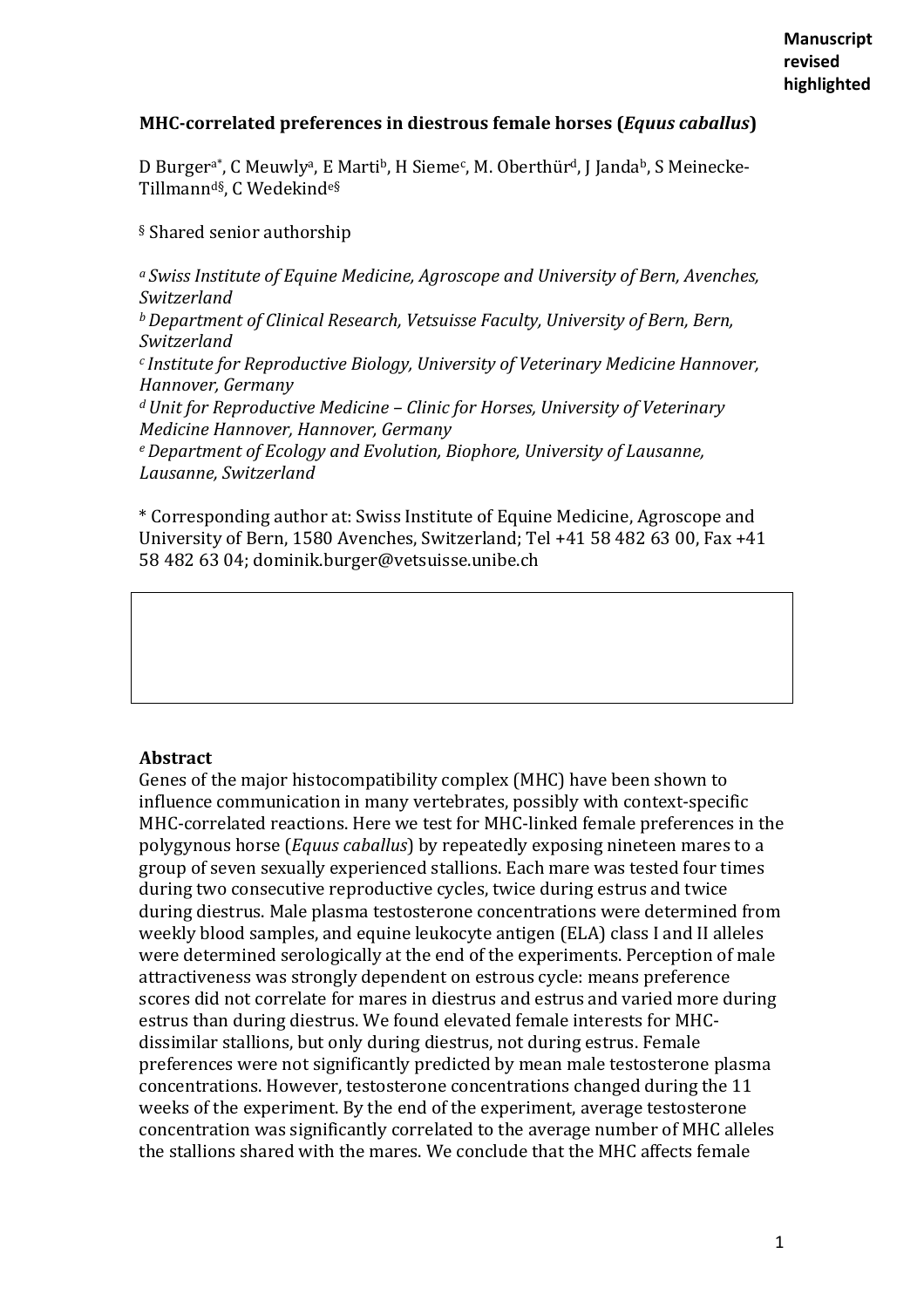preferences for stallions, but non-MHC linked male characteristics can overshadow effects of the MHC during estrus.

Keywords: MHC, horse, social communication, mate choice, testosterone, estrus cycle

# **1. Introduction**

Horse breeding under domesticated conditions differs dramatically from natural reproduction in the wild. Some of the differences may contribute to the problems commonly encountered in the equine industry [1], i.e. problems around fertility, efficiency, or safety. A better understanding of the behavioral and physiological aspects of reproduction and of intra- and inter-sexual signaling may help to improve animal well-being and the effectiveness of breeding programs [2]. Here we concentrate on possible effects of the major histocompatibility complex (MHC) on female mate preferences during estrus and diestrus.

The MHC is a group of genes that play a critical role in the immune system of vertebrates and may be the basis of a vertebrate-wide chemosensory communication system  $[3, 4]$ . There is accumulating evidence from different types of studies that MHC-linked social signals facilitate cooperative behavior among kin or influence sexual selection and life history at various levels, including mate choice, gamete fusion, or even maternal decisions concerning embryo development and pregnancy termination [5, 6]. The types of behaviors and decisions that can be MHC-mediated are very diverse, often varying from species to species or even from context to context [3].

The MHC influences sexual selection and mating preferences in amphibians, reptiles (e.g. Swedish sand lizard, *Lacerta agilis*, [7]; tuatara, *Sphenodon punctatus*, [8]), birds (e.g. ring-necked pheasant, *Phasianus colchicus,* [9]; great frigatebirds, *Fregata minor*, [10]; blue petrels, *Halobaena caerulea,* [11]) fishes (e.g. three-spined sticklebacks, *Gasterosteus aculeatus*, [12, 13]; Atlantic salmon, *Salmo salar*, [14]; Chinese rose bitterling, *Rhodeus ocellatus*, [15]), and in mammals like rodents (e.g. mice, *Mus musculus domesticus*, [16, 17]; tuco-tucos, *Ctenomys talarum*, [18]), monkeys (e.g. mandrill, *Mandrillus sphinx*, [19]) and humans [20, 21]. In general, MHC-dissimilar males and females tend to prefer each other, *i.e.* disassortative mate preferences seem to be the rule.

MHC-dependent sexual selection may lead to certain kinds of MHC genotypes or simply increase heterozygosity in offspring [22-24] thereby providing an immunological advantage for the progeny  $[25-28]$  and, ultimately, fitness  $[14, 16]$ 29-32]. The MHC is of crucial importance not only for immunological resistance but especially also for kin selection and inbreeding avoidance [19, 33, 34, 35]. MHC-based communication was recently found in the horse (*Equus caballus*): stallions reacted differently to the presence of MHC-similar or -dissimilar mares when kept pairwise over several weeks [36].

Under feral conditions, horses are polygynous and live throughout the year in fairly stable social and breeding bands so-called harems [37-39]. Harems usually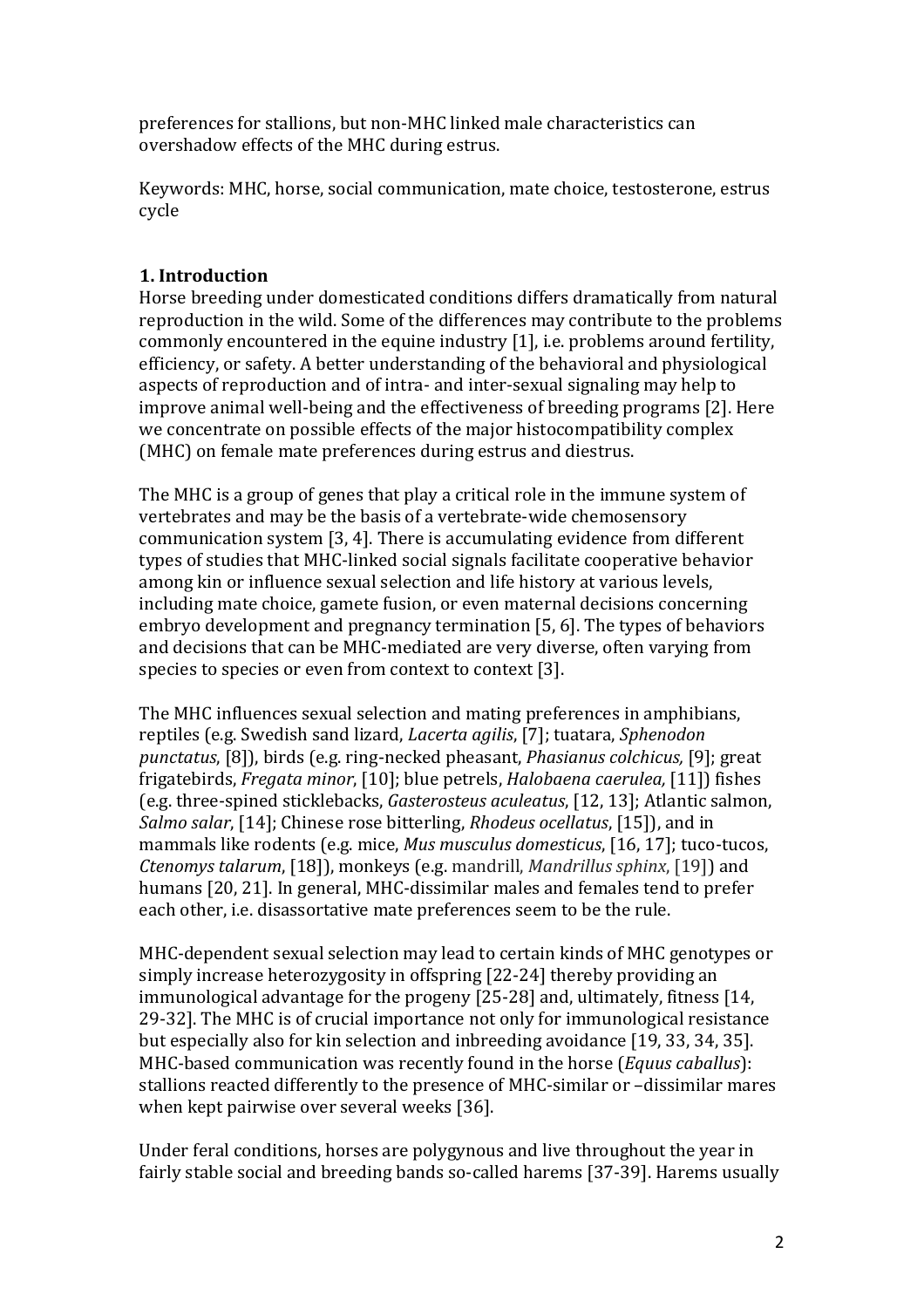consist of one and sometimes up to five stallions [40] along with between one and nine or more breeding mares and their offspring. Stallions seem to generally avoid breeding with mares born within the harem [41], but it is not clear yet whether this potential form of inbreeding avoidance is driven by male or female preferences, even if mares generally seem to play the more decisive role in mate choice [1]. Stallions who are not in a harem will often form co-called "bachelor stallion bands" that usually consist of between two and seventeen stallions, typically with fluctuating group sizes [42]. Bachelors sometimes have the opportunity to mate with mares previously dispersed from a harem band. Apart from that, bachelors show no or little breeding activity. Dispersal of young mares from their natal group, a strategy hypothesized to avoid inbreeding, begins with sexual maturity and was shown to peak seasonally with sexual receptivity [43].

The objective of this study was to test for MHC-linked female behavior when exposed to several stallions during estrous and during diestrus. We also recorded male testosterone values in order to develop hypothesis about male reactions to our experimental set-up.

#### **2. Materials and methods**

#### *2.1. Horses*

Nineteen mares without foals (mean age  $\pm$  SD = 8.7  $\pm$  3.1 years; 6 nulliparous with  $6.3 \pm 1.9$ , and 13 primi- or pluriparous mares with  $9.8 \pm 2.9$  years of age) and seven sexually experienced stallions (mean age  $\pm$  SD = 12.7  $\pm$  5.8 years; all with normal fertility stud records in the vears before the study) were used in this study. Before the experiments, all horses had been vaccinated and dewormed, and using the McMaster method (detection limit: 50 eggs per gram, EpG: [44] on feces samples, no stallion with > 50 EpG was registered. Mares and stallions were not familiar with each other.

#### *2.2. Study design*

As experimental design we used an arena test designed for polygynous species [45-47]. The experimental stable consisted of 2 x 4 boxes (12 m<sup>2</sup>) divided by a corridor (12.65 m long and 2.90 m wide). The stallions were randomly distributed to these boxes. One mare each was introduced in the corridor and her preferred whereabouts recorded. Each mare was tested in two consecutive estrous cycles both during estrus and diestrus. Estrous cycles were monitored via daily transrectal ultrasonographic examination during estrus until ovulation and every third day during diestrus, respectively. When at least one follicle had reached a diameter  $\geq 35$  mm, an uterus edema at stage 2 or higher was present [48], and the absence of any corpus luteum could be confirmed, 1500 IU hCG (Chorulon<sup>®</sup> 1500, Intervet, Netherlands) was applied intravenously in the evening of the same day to induce ovulation, which was confirmed 48 h later. The mare (showing behavioral estrus and receptivity when teased with an additional stallion) was then tested the day after ovulation induction ("estrus") and 5 to 12 days after ovulation, respectively ("diestrus").

For the first two test series during the mares' first estrus and diestrus, the stallions' box fronts towards the corridor were fully covered with the exception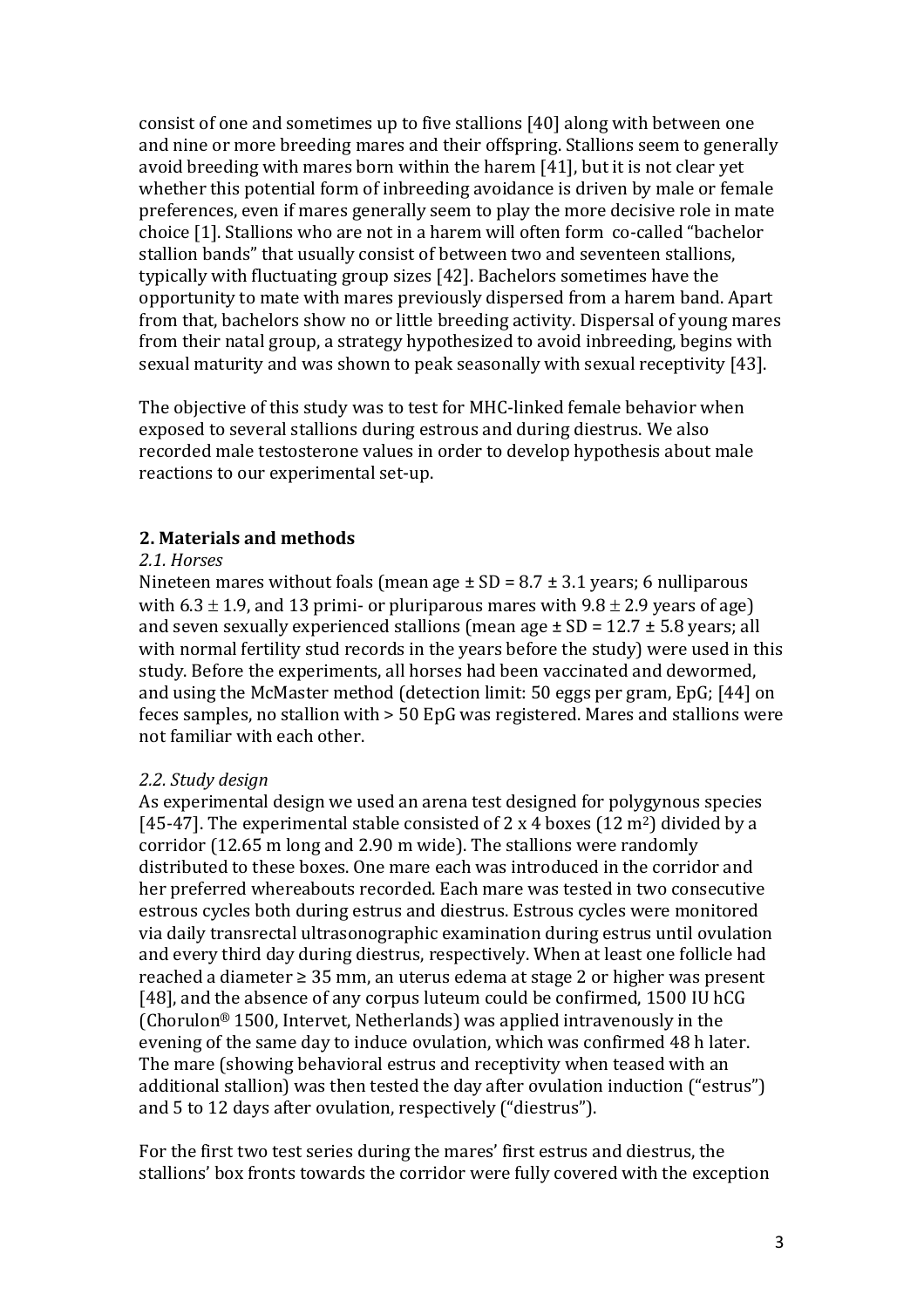of an opening of  $21.5 \times 15.0 \text{ cm}$ ,  $1.50 \text{ m}$  above the ground. The second two tests took place without blinds (allowing full visual contact) during the mares' second estrous cycles (16 of the 19 mares were still available for the second test series). This treatment with and without blinds was used for a parallel study on visual versus non-visual female perception of male age and size (Burger et al., submitted manuscript).

For each test, a mare was led into the corridor and walked along the seven boxes with the stallions, halted 15 s in front of each stallion's box, with their head close to the small openings or to the stallion to get acquainted with each male's position, and then released in the center of the corridor. The experimenter (who was naïve with respect to the animals' MHC) left the stable and used video surveillance to record the time the mare was interacting with each stallion.

After 10 min, the stallion with the highest cumulative contact time was removed from the stable (after the mare had been temporarily removed to avoid direct contact). This procedure was repeated (without initial 15 s presentation of all remaining stallions) until only two stallions remained. The stallions were then ranked (1 for the stallion that received the highest cumulative contact time first, up to 7 for the stallion that received the lowest contact time when only 2 stallions remained - if a mare ceased to show any preferences after the first stallions had been removed, the remaining stallions received tied ranks).

The experiments were approved by the *Etat de Vaud, Service Vétérinaire* (permit #2211). The stallions had no contact with other mares, were regularly exercised and had individual access  $(1 h/d)$  to a separated paddock. Mares were turned out in groups in paddocks  $(3 h/d)$ . Three weeks before the end of the study, one stallion had to be euthanized due to an acute colic (Table 1). Therefore, 13 of the expected 490 preference ranks (2.7%) were missing.

# *2.3. MHC analysis*

Equine leukocyte antigen (ELA) class I and class II were determined serologically in microcytotoxicity tests with alloantisera (i.e. sera generated in a conspecific [49-51]) detecting 23 ELA-A (MHC class I) specificities, the ELA-C allele W21, and 5 MHC class II alleles. ELA of all horses are shown in Supplementary table S1. Stallions and mares were classified as "MHC similar" if they shared at least one ELA specificity, otherwise they were classified as "MHC dissimilar".

# *2.4. Testosterone analysis*

Blood samples (EDTA, jugular venipuncture) were taken from stallions at the start of the experiments, and once per week from week 7 on (every Tuesday, between  $8:00$  and  $8:30$  am) to determine testosterone plasma concentrations as in Burger et al. [36,52]. The samples were immediately centrifuged  $(4000 \times g$  for 10 min) and the plasma frozen  $(-80^{\circ}C)$  until analysis. Testosterone was determined via electrochemiluminescence immunoassay with inter- and intraassay coefficients of variation of 2.2 and 1.4%, respectively [54].

# *2.5. Data analysis*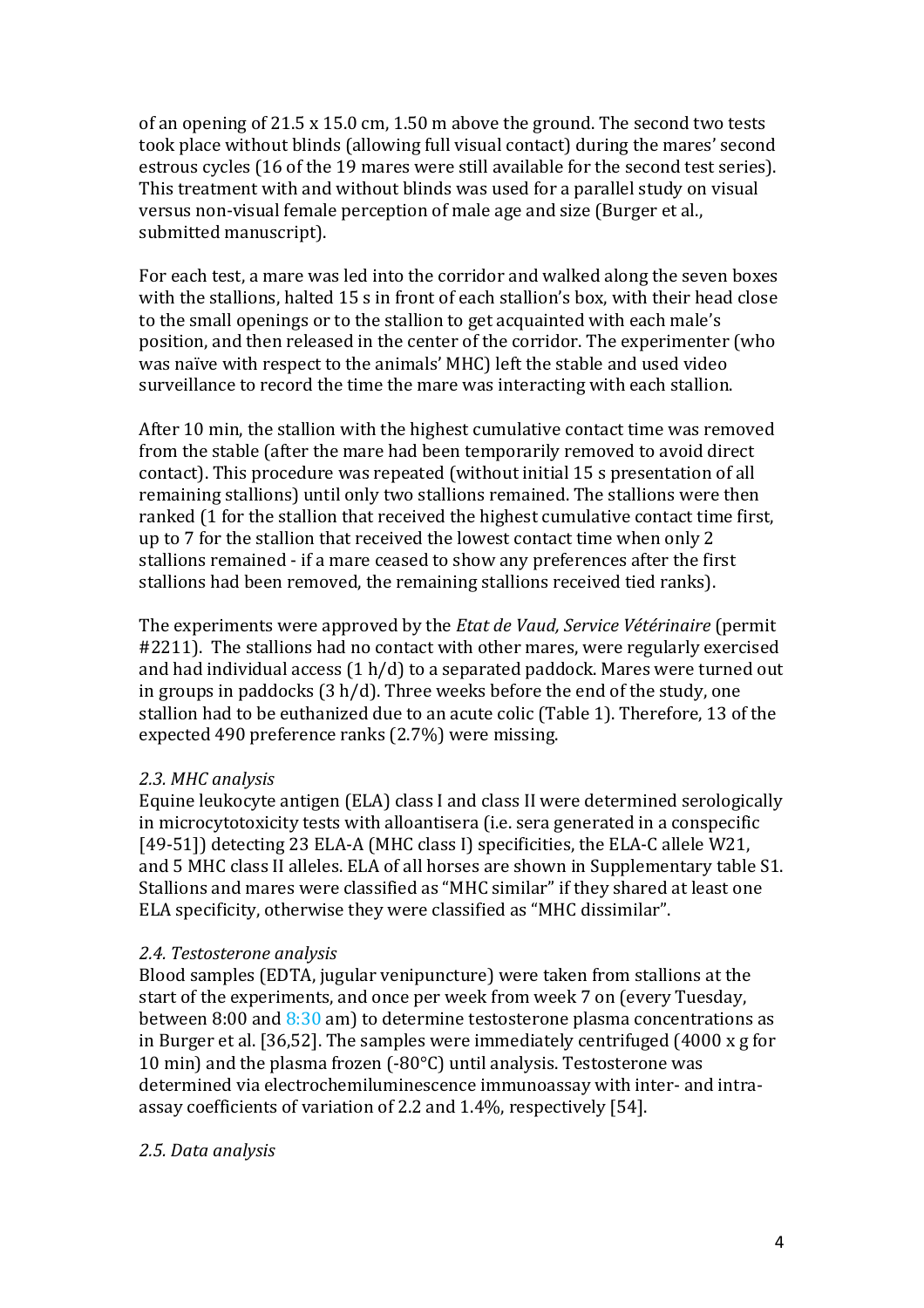For statistics, we used mean preference ranks per stallion and experimental setup for mares that were MHC-similar or -dissimilar each. MHC effects were tested in within-subject analyses (MANOVA, to control for between male differences in non-MHC linked characteristics), comparing the mean preference rank a stallion received from MHC-similar mares with the mean preference rank he received from MHC-dissimilar mares. Because time spent in the experimental set up could potentially influence the animals' behaviors and hence create confounding effects, the mean time a stallion was in the experimental setup (revealed by its mean rank) and the interaction between this overall mean rank and the mean preference ranks of MHC-similar or -dissimilar mares were included in the MANOVA (and shown in Fig. 1). Pearson's correlation coefficients (r) were used if graphical inspection suggested no violation of the model assumptions, otherwise the non-parametric Kendall's  $\tau$  was used.

#### **3. Results**

The mean ranks of attractiveness varied more during estrus than during diestrus (Brown-Forsythe test of equal variances:  $F_{1,12} = 10.9$ ,  $p = 0.006$ ; Fig. 1a,b), and there was no positive correlation between these average ranks during diestrus and estrus  $(r = -0.45, p = 0.31)$ . Rankings obtained during estrus and during diestrus were therefore analyzed separately. Because the treatment with blinds did not produce any MHC-linked effects (data not shown), we discarded the blinds as treatment factor and used mean ranks per diestrus and estrus of each mare for further analyses.

ELA sharing with stallions affected the perception of diestrous mares: stallions were on average ranked as more attractive by ELA-dissimilar mares than by ELA-similar mares, and the more dissimilar, the more attractive they were generally ranked (Fig. 1a; MANOVA: within-subject effect of ELA sharing,  $F_{1,5}$  = 10.9,  $p = 0.022$ ; interaction between ELA sharing and mean attractiveness during diestrus:  $F_{1,5}$  = 10.0, p = 0.025). No such ELA effects could be seen during estrus (Fig. 1b; MANOVA: within-subject effect of ELA sharing,  $F_{1,5} = 0.55$ ,  $p = 0.49$ ; interaction between ELA sharing and average rank during estrus:  $F_{1,5} = 0.71$ , p = 0.44).

Table 1 lists the mean preference ranks that the stallions received from diestrous and estrous mares, and their mean testosterone blood levels. One stallion that had experienced non-successful immunological castration treatment (GnRH) vaccination) two years before the experiments displayed extraordinary low levels of testosterone (Table 1) and was therefore excluded from testosteronerelated statistical analyses. The other stallions' mean testosterone blood levels were neither significantly correlated to female preferences during diestrus  $(r = -1)$ 0.21,  $p = 0.68$ ) nor during estrus ( $r = -0.41$ ,  $p = 0.42$ ). Testosterone levels were never significantly correlated to stallion age ( $p$  always  $> 0.20$ ). As expected, there was also no correlation between testosterone and MHC sharing in the initial sampling at the beginning of the experiment (Fig. 2a). However, mean testosterone levels during the experimental exposure to mares were positively correlated to the number of MHC similar mares the stallions were exposed to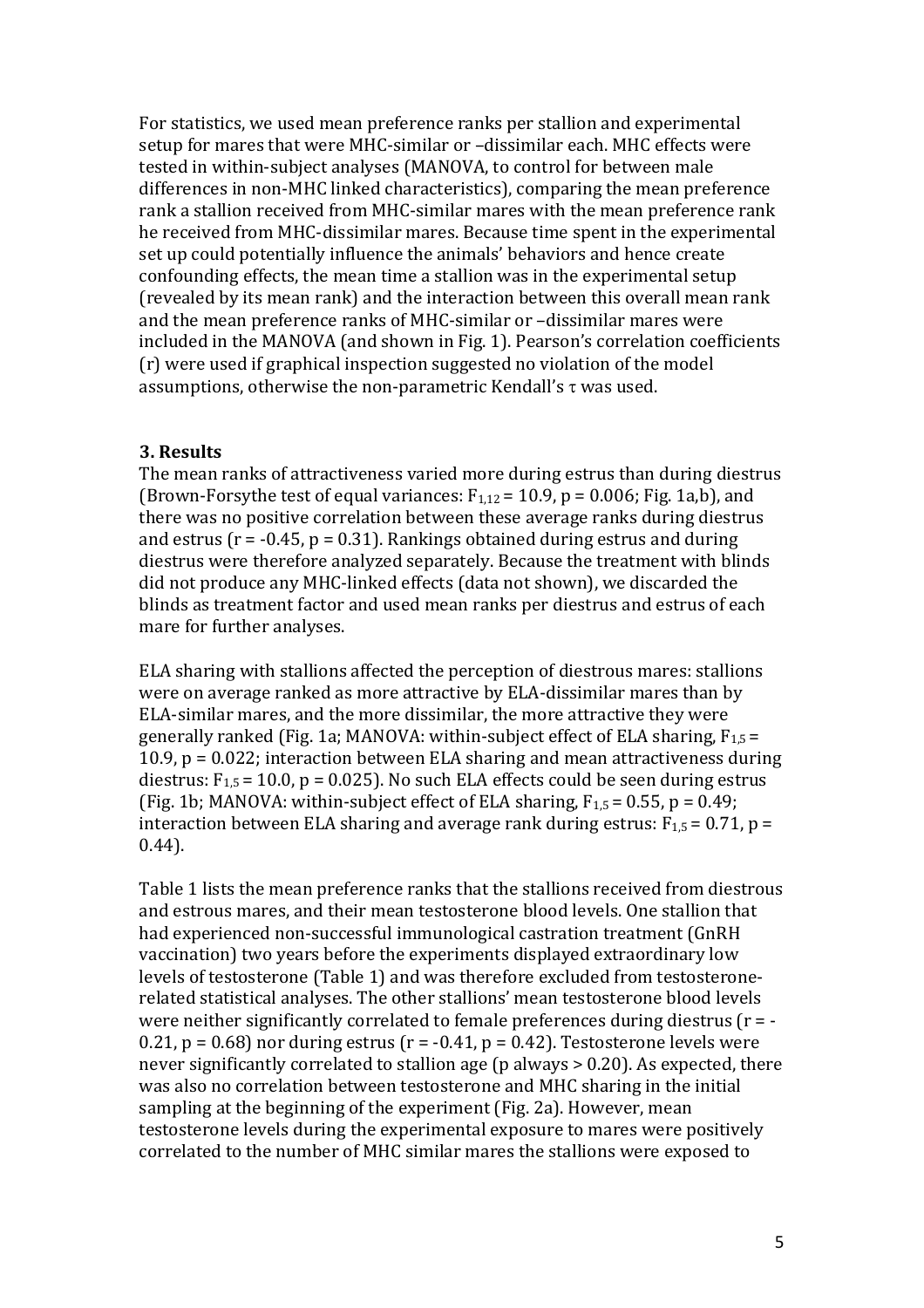(Kendall's  $\tau$  = 0.93, p = 0.01) and to the average number of shared ELA (Fig. 2b; r  $= 0.95$ ,  $p = 0.003$ ).

#### **4. Discussion**

We found that female perception of stallions' attractiveness is dependent on the estrus cycle. Diestrous mares showed an elevated interest for MHC-dissimilar stallions. The analogous preferences could not be observed during estrus. Our observations confirm MHC-dependent social signaling in horses [52] and suggest that the importance of MHC-linked preferences depends on the estrous cycle. The relative importance of MHC-linked signals to mate choice in horses remains to be demonstrated.

During estrus, MHC preference seem to be overshadowed by non-MHC dependent male characteristics that remain to be identified. Various non-MHClinked olfactory, behavioral, visual, or auditory characteristics can play significant roles in mate choice, as observed in other mammal species and reviewed by Clutton-Brock and McAuliffe [55]. The parallel study on visual versus non-visual female perception of male age and size (Burger et al., submitted manuscript) established that potential immunological effects, such as the parasitic status of our study animals, seem to play no important role in this context. On the other hand,

We also found that, by the end of the experiments, the average peripheral blood testosterone levels in stallions reflected their average MHC-similarity to the mares. The more MHC-similar mares the stallions were exposed to, the higher their average testosterone blood level. In another study where stallions and mares were kept in isolated pairs and over several weeks, stallions developed high testosterone levels when kept with an MHC dissimilar mare, and significantly lower ones when kept with an MHC similar mare [36]. Together, these findings suggest that stallion responses to MHC-linked signals are context dependent. This supports the conclusion of Ruff et al. [35] that MHC-mediated behaviors are so diverse that they may well be not only species-specific but also context-dependent. In preference tests, for example, mice and humans of both sexes significantly favor odors of MHC-dissimilar individuals [56-59], while female mice when pregnant prefer the odors of MHC-similar individuals [34]. Analogous changes in preferences could be observed in women using the contraceptive pill [20, 60, 61]. Context-dependent interpretation of MHC-linked odors also seem to happen when a pregnancy block is induced in mice. Such a pregnancy block is more likely if a female is exposed to odors of a stimulus male that genetically differs only on the MHC to the fathering male (i.e. a male of a MHC-congenic line) than if exposed to a male from the same inbred line  $[62-64]$ .

Numerous studies have found links between testosterone and the behavior males show towards other males or towards females [65]. The elevated testosterone levels we observed here were not predicted in the context of mate attraction but seemed consistent with scenarios based on perceived kin structure. A high frequency of MHC similarity within social groups could, for example, simulate a high average degree of kinship (even if > 95% of all male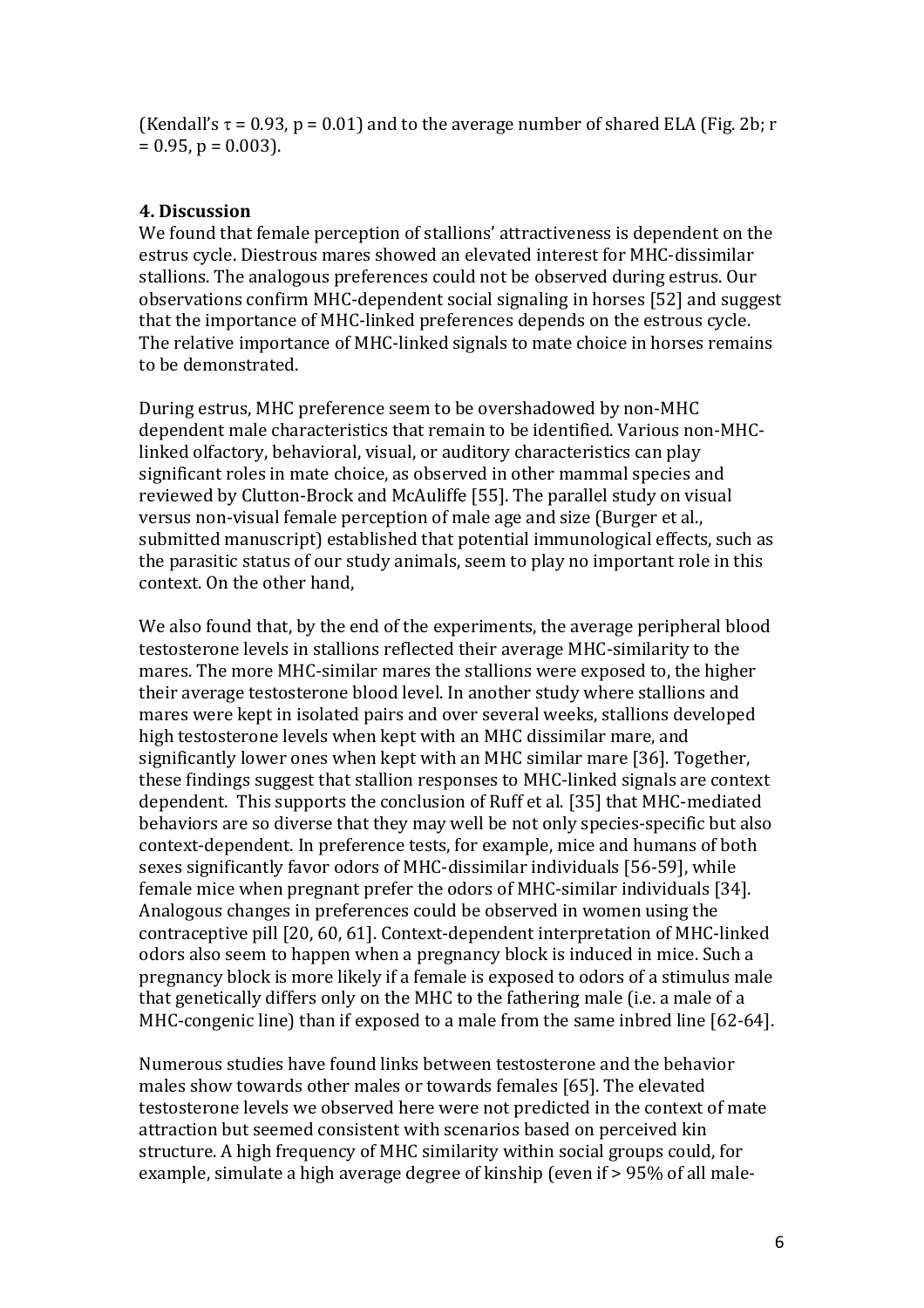female pair combinations used in our experiments were unrelated regarding the last 4 generations). The corresponding testosterone levels may then reveal a stallion's willingness to protect and support kin. It is even possible that the perceived average level of kinship to the mares affects the socials ranks among the stallions. High testosterone levels may then reflect high social ranks within the group, as was found in bonobos (*Pan paniscus*, [66]) and bighorn rams (*Ovis canadensis*, [67]). In feral horses, harem stallions have indeed high testosterone levels if other stallions are around [68], and they are typically in constant contact to kin, because female offspring emigrate the harem definitively only at approximately 3-4 years of age [43]. Therefore, the typical odors that an established harem stallion perceives include those of many MHC-similar types, i.e. increasing levels of MHC sharing between mares and a given stallion may be perceived as increasing evidence of a family bond that may strengthen a stallion's rank in the group, analogous to findings in other mammals [69]. Finally, we must also consider the possibility of type I error in our findings, especially because we had no clear *a priori* expectancy about the direction of such a possible effect. Therefore, the link between testosterone and the MHC should be tested again in an independent set up.

The experimental procedure we used turned out to be useful for research on mate preferences also in horses. In contrast to other protocols that are typically based on the choice between two options [46], the protocol we used here allows for simultaneous choice among several stallions.

In conclusion, our findings confirm that  $(i)$  horses can reveal their MHC type, i.e. communication between horses can be based on MHC-linked social signals [36], and (ii) as in other species, the receiver's own MHC influences the interpretation of MHC-linked signals in horses, either because receivers have learned MHClinked signals during ontogeny [70], or because the MHC or closely linked genes such as olfactory receptor genes [71] directly influence odor perception. Furthermore, our findings suggest that (iii) mares' perception of male MHClinked social signals are dependent on their estrous cycle, (iv) stallions adjust testosterone blood levels and hence their behavioral strategies to the MHC types of mares they are exposed to, and  $(v)$  stallions' reactions to female MHC-linked signals seem to be context-specific. Further studies are necessary to elucidate the most influential male parameters affecting mate choice of estrous mares. A better understanding of natural female reproductive strategies and taking them into account could help solving problems linked to current breeding methods.

#### **Acknowledgments**

We thank G. Cosentino and F. Flahaut of the Laboratory Dr. Risch (Liebefeld, Switzerland), as well as S. Lazary, C.F. Frey, S. Thomas, and the "vet team" of the Swiss Institute of Equine Medicine for assistance. This work was supported by *ISMEquine Research.*

#### **Competing Interests**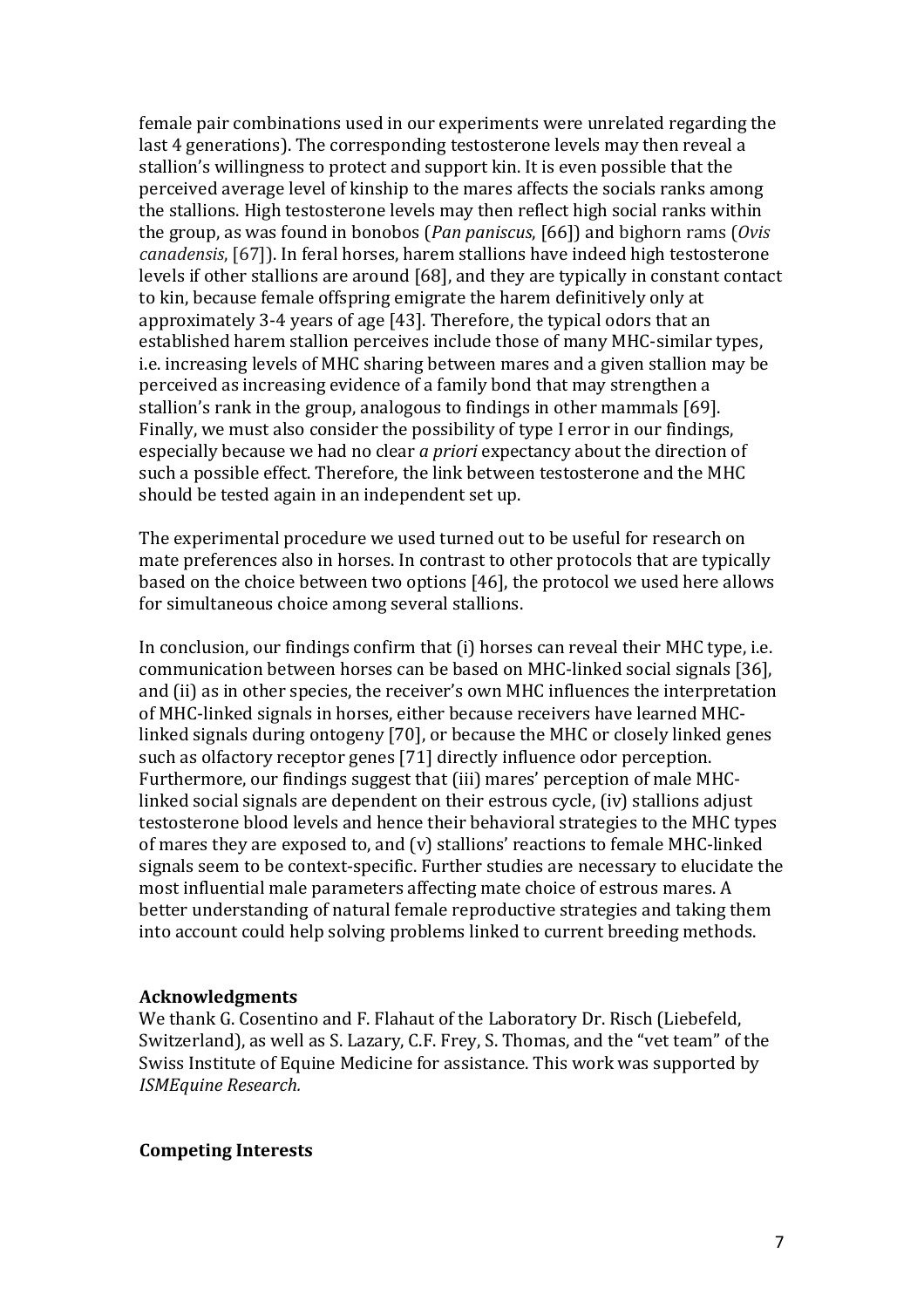The authors declare that they have no conflict of interest that could be perceived as prejudicing the impartiality of the research reported.

#### **References**

- [1] McDonnell SM. Reproductive behavior of stallions and mares: comparison of free-running and domestic in-hand breeding. Anim Reprod Sci. 2000;60-  $61.211 - 9$
- [2] Burger D, Wedekind C, Wespi B, Imboden I, Meinecke-Tillmann S, Sieme H. The potential effects of social interactions on reproductive efficiency of stallions. J Equine Vet Sci. 2012;32:455-7.
- [3] Ruff JS, Nelson AC, Kubinak JL, Potts WK. MHC signaling during social communication. Adv Exp Med Biol. 2012;738:290-313.
- [4] Davies DM. The compatibility gene. London: Allen Lane; 2013.
- [5] Wedekind C, Evanno G. Mate choice, the major histocompatibility complex, and offspring viability. In: Muehlenbein MP, editor. Human Evolutionary Biology. Cambridge: Cambridge University Press; 2010. p. 309-21.
- [6] Milinski M. The major histocompatibility complex, sexual selection, and mate choice. Annu Rev Ecol Evol Syst. 2006:159-86.
- [7] Olsson M, Madsen T, Nordby J, Wapstra E, Ujvari B, Wittsell H. Major histocompatibility complex and mate choice in sand lizards. Proc R Soc B. 2003;270:S254-S6.
- [8] Miller HC, Moore JA, Nelson NJ, Daugherty CH. Influence of major histocompatibility complex genotype on mating success in a free-ranging reptile population. Proc Biol Sci. 2009;276:1695-704.
- [9] Baratti M, Dessi-Fulgheri F, Ambrosini R, Bonisoli-Alquati A, Caprioli M, Goti E, et al. MHC genotype predicts mate choice in the ring-necked pheasant Phasianus colchicus. J Evol Biol. 2012;25:1531-42.
- [10] Juola FA, Dearborn DC. Sequence-based evidence for major histocompatibility complex-disassortative mating in a colonial seabird. Proc R Soc B. 2011:rspb20110562.
- [11] Strandh M, Westerdahl H, Pontarp M, Canbäck B, Dubois M-P, Miquel C, et al. Major histocompatibility complex class II compatibility, but not class I, predicts mate choice in a bird with highly developed olfaction. Proc R Soc B. 2012;279:4457-63.
- [12] Eizaguirre C, Yeates SE, Lenz TL, Kalbe M, Milinski M. MHC-based mate choice combines good genes and maintenance of MHC polymorphism. Mol Ecol. 2009;18:3316-29.
- [13] Eizaguirre C, Lenz TL, Kalbe M, Milinski M. Rapid and adaptive evolution of MHC genes under parasite selection in experimental vertebrate populations. Nat Commun. 2012;3:621.
- [14] Evans ML, Dionne M, Miller KM, Bernatchez L. Mate choice for major histocompatibility complex genetic divergence as a bet-hedging strategy in the Atlantic salmon (Salmo salar). Proc R Soc B. 2011:rspb20110909.
- [15] Reichard M, Spence R, Bryjová A, Bryja J, Smith C. Female rose bitterling prefer MHC-dissimilar males: experimental evidence. PLoS One. 2012;7:e40780.
- [16] Yamazaki K, Boyse E, Mike V, Thaler H, Mathieson B, Abbott J, et al. Control of mating preferences in mice by genes in the major histocompatibility complex. JEM. 1976;144:1324-35.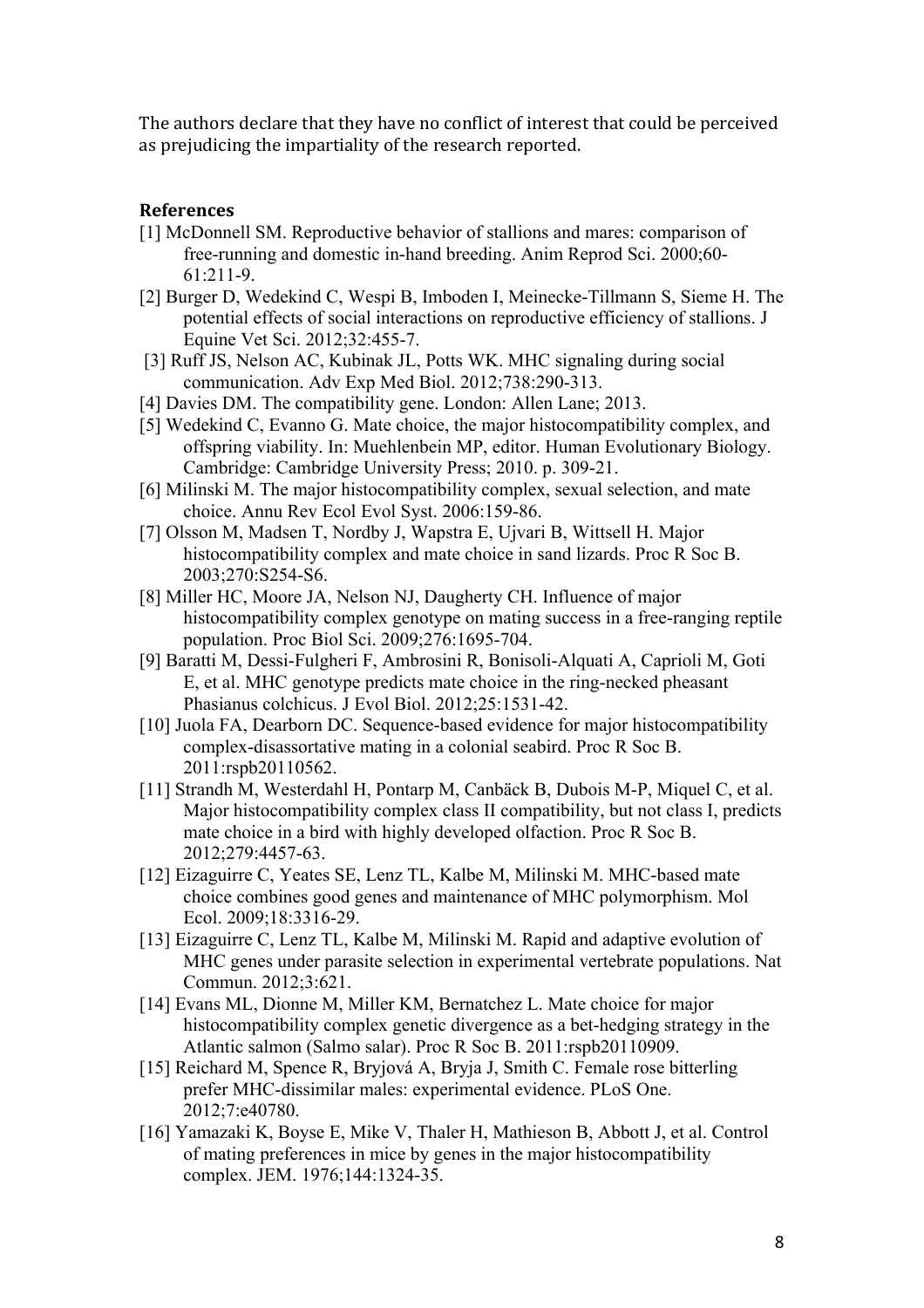- [17] Potts WK, Manning CJ, Wakeland EK. Mating patterns in seminatural populations of mice influenced by MHC genotype. Nature. 1991;352:619-21.
- [18] Cutrera AP, Fanjul MS, Zenuto RR. Females prefer good genes: MHC-associated mate choice in wild and captive tuco-tucos. Anim Behav. 2012;83:847-56.
- [19] Setchell JM, Vaglio S, Abbott KM, Moggi-Cecchi J, Boscaro F, Pieraccini G, et al. Odour signals major histocompatibility complex genotype in an Old World monkey. Proc R Soc B. 2010:rspb20100571.
- [20] Wedekind C, Seebeck T, Bettens F, Paepke AJ. MHC-dependent mate preferences in humans. Proc Biol Sci. 1995;260:245-9.
- [21] Milinski M, Croy I, Hummel T, Boehm T. Major histocompatibility complex peptide ligands as olfactory cues in human body odour assessment. Proc R Soc B. 2013;280:20122889.
- [22] Potts WK, Wakeland EK. Evolution of diversity at the major histocompatibility complex. Trends Ecol Evol. 1990;5:181-7.
- [23] Apanius V, Penn D, Slev PR, Ruff LR, Potts WK. The nature of selection on the major histocompatibility complex. Crit Rev Immunol. 1997;17.
- [24] Agbali M, Reichard M, Bryjova A, Bryja J, Smith C. Mate choice for nonadditive genetic benefits correlate with MHC dissimilarity in the rose bitterling (Rhodeus ocellatus). Evolution. 2010;64:1683-96.
- [25] Penn DJ, Damjanovich K, Potts WK. MHC heterozygosity confers a selective advantage against multiple-strain infections. Proc Natl Acad Sci U S A. 2002;99:11260-4.
- [26] Bonneaud C, Pérez-Tris J, Federici P, Chastel O, Sorci G, Koella J. Major histocompatibility alleles associated with local resistance to malaria in a passerine. Evolution. 2006;60:383-9.
- [27] Wegner KM, Berenos C, Schmid-Hempel P. Nonadditive genetic components in resistance of the red flour beetle Tribolium castanaeum against parasite infection. Evolution. 2008;62:2381-92.
- [28] Worley K, Collet J, Spurgin LG, Cornwallis C, Pizzari T, Richardson DS. MHC heterozygosity and survival in red junglefowl. Mol Ecol. 2010;19:3064-75.
- [29] Brouwer L, Barr I, van de Pol M, Burke T, Komdeur J, Richardson DS. MHCdependent survival in a wild population: evidence for hidden genetic benefits gained through extra-pair fertilizations. Mol Ecol. 2010;19:3444-55.
- [30] Knafler GJ, Clark JA, Boersma PD, Bouzat JL. MHC diversity and mate choice in the magellanic penguin, Spheniscus magellanicus. J Hered. 2012;103:759-68.
- [31] Kubinak JL, Ruff JS, Hyzer CW, Slev PR, Potts WK. Experimental viral evolution to specific host MHC genotypes reveals fitness and virulence tradeoffs in alternative MHC types. Proc Natl Acad Sci U S A. 2012;109:3422-7.
- [32] Sepil I, Lachish S, Sheldon BC. Mhc-linked survival and lifetime reproductive success in a wild population of great tits. Mol Ecol. 2013;22:384-96.
- [33] Wedekind C, Evanno G. Mate Choice, the Major Histocompatibility Complex, and Offspring Viability. In: Muehlenbein MP, editor. Human Evolutionary Biology. Cambridge: Univerity Press; 2010. p. 309-21.
- [34] Manning CJ, Wakeland EK, Potts WK. Communal nesting patterns in mice implicate MHC genes in kin recognition. Nature. 1992;360:581-3.
- [35] Ruff JS, Nelson AC, Kubinak JL, Potts WK. MHC signaling during social communication. Self and nonself: Springer; 2012. p. 290-313.
- [36] Burger D, Dolivo G, Marti E, Sieme H, Wedekind C. Female major histocompatibility complex type affects male testosterone levels and sperm number in the horse (Equus caballus). Proc R Soc B. 2015;282:20150407.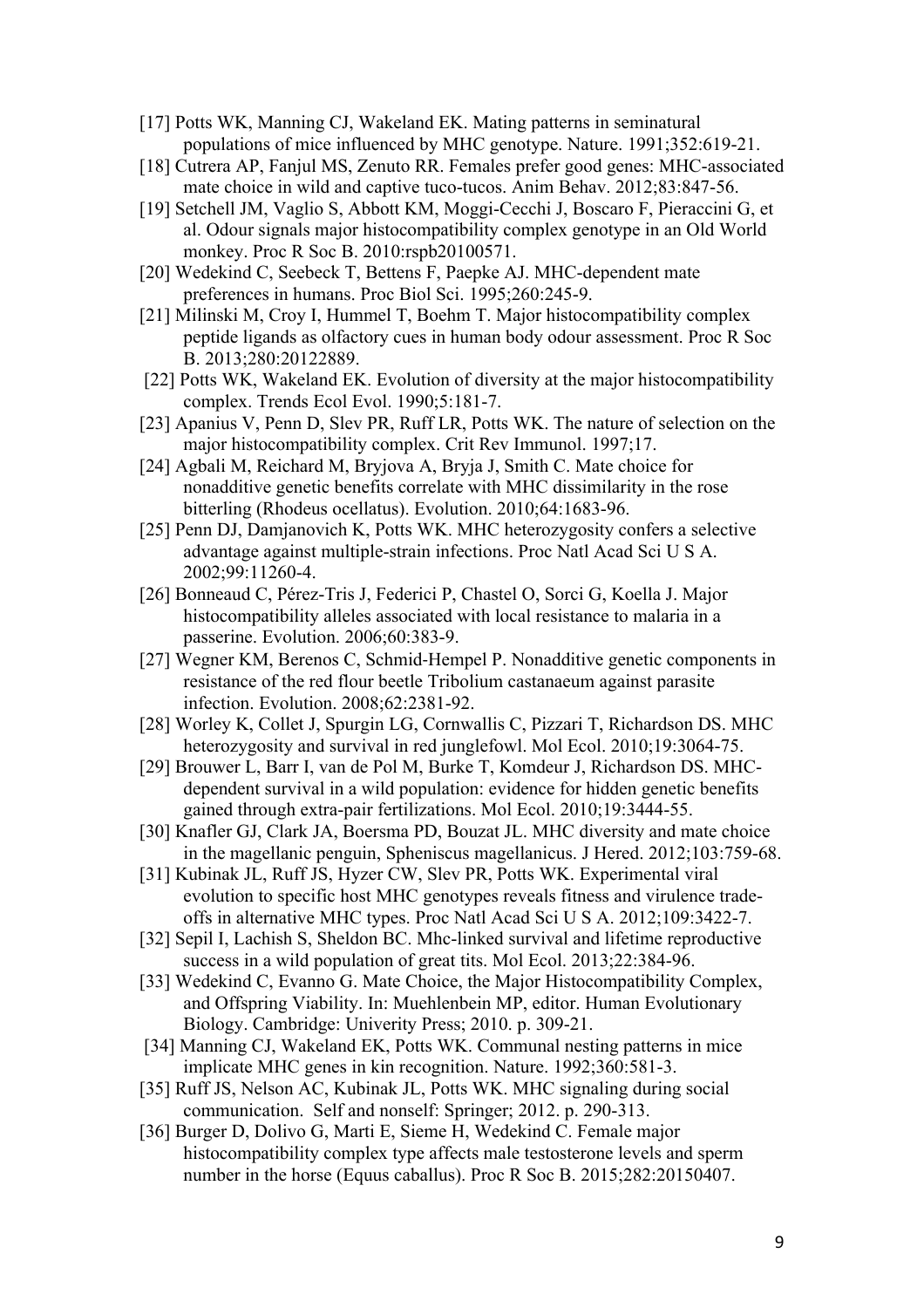- [37] Klingel H. Social organization and reproduction in equids. J Reprod Fertil Suppl. 1975:7-11.
- [38] Klingel H. Social organization of feral horses. J Reprod Fertil Suppl. 1982;32:89- 95.
- [39] Keiper RR. The Assateague Ponies: Tidewater Pub; 1985.
- [40] Linklater WL, Cameron EZ, Minot EO, Stafford KJ. Stallion harassment and the mating system of horses. Anim Behav. 1999;58:295-306.
- [41] McDonnell SM. Normal Sexual Behavior. In: McKinnon AO, Squires EL, Vaala WE, Varner DD, editors. Equine Reproduction Second Edition ed. West Sussex: Wiley-Blackwell; 2011. p. 1385-95.
- [42] Berger J. Wild horses of the Great Basin: social competition and population size: University of Chicago Press; 1986.
- [43] Linklater WL, Cameron EZ. Social dispersal but with philopatry reveals incest avoidance in a polygynous ungulate. Anim Behav. 2009;77:1085-93.
- [44] Bauer C. Untersuchungsmethoden. In: Schnieder T, editor. Veterinär-Medizinische Parasitologie. sixth edition ed: Parey, Stuttgart, Germany; 2006. p. 89-94.
- [45] Nolan PM, Hill GE. Female choice for song characteristics in the house finch. Anim Behav. 2004;67:403-10.
- [46] Ferreira-Nuño A. Sexual behavior of female rats in a multiple-partner preference test. In: A M-O, G PR, Velàzquez-Moctezum J, editors. Horm Behav. 2005. p. 290-6.
- [47] Holveck MJ, Geberzahn N, Riebel K. An experimental test of conditiondependent male and female mate choice in zebra finches. PLoS One. 2011;6:e23974.
- [48] Ginther OJ. Reproductive biology of the mare: basic and applied aspects, 2nd ed. Cross Plains, WI: Equiservices Publishing; 1992.
- [49] Antczak DF, Miller JM, Remick LH. Lymphocyte alloantigens of the horse. II. Antibodies to ELA antigens produced during equine pregnancy. J Reprod Immunol. 1984;6(5):283-97
- [50] Antczak DF, Bailey E, Barger B, Guerin G, Lazary S, McClure J, Mottironi VD, Symons R, Templeton J, Varewyck H. Joint report of the Third International Workshop on Lymphocyte Alloantigens of the Horse, Kennett Square, Pennsylvania, 25-27 April 1984. Anim Genet. 1986;17(4):363-73
- [51] Lazary S, Antczak DF, Bailey E, Bell TK, Bernoco D, Byrns G, McClure JJ. Joint Report of the Fifth International Workshop on Lymphocyte Alloantigens of the Horse, Baton Rouge, Louisiana, 31 October-1 November 1987. Anim Genet. 1988; 19(4):447-56.
- [52] Burger D, Dolivo G, Wedekind C. Ejaculate characteristics depend on social environment in the horse (*Equus caballus*). PLoS ONE. 2015;10(11):e0143185.
- [53] Janett F, Stump R, Burger D, Thun R. Suppression of testicular function and sexual behaviour by vaccination against GnRH (EquityTM) in the adult stallion. Anim Reprod Sci. 2009;115:88-102.
- [54] Clutton-Brock T, McAuliffe K. Female mate choice in mammals. The Quarterly Review of Biology. 2009;84:3-27.
- [55] Yamazaki K, Boyse EA, Mike V, Thaler HT, Mathieson BJ, Abbott J, et al. Control of mating preference in mice by genes in the major histocompatibility complex. Journal of Experimental Medicine. 1976;144:1324-35.
- [56] Potts WK, Manning CJ, Wakeland EK. Mating patterns in seminatural populations of mice influenced by MHC genotype. Nature. 1991;352:619-21.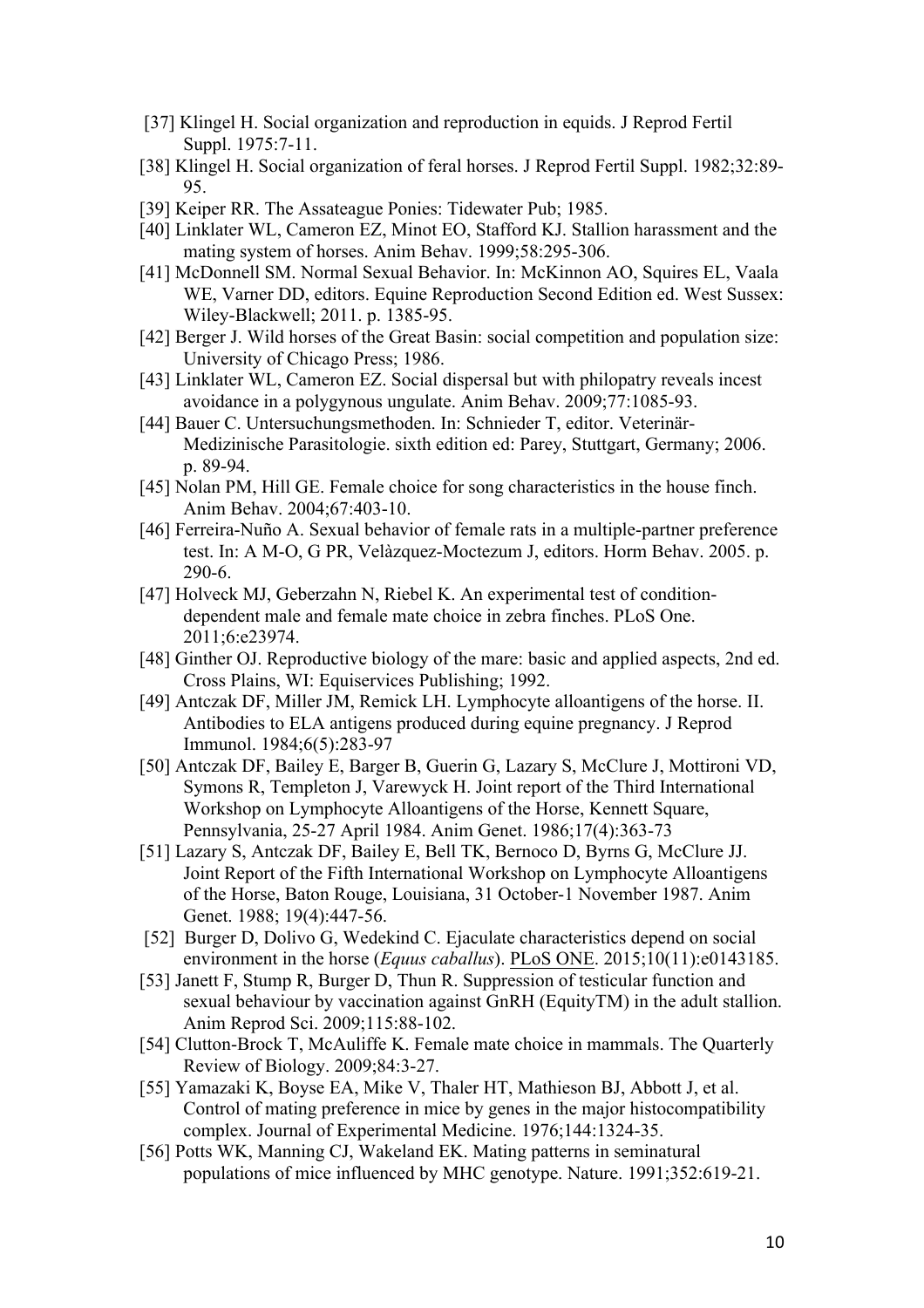- [57] Wedekind C, Seebeck T, Bettens F, Paepke AJ. MHC-dependent mate preferences in humans. Proc R Soc B Biol Sci. 1995;260:245-9.
- [58] Wedekind C, Füri S. Body odour preferences in men and women: do they aim for specific MHC combinations or simply heterozygosity? Proc R Soc B Biol Sci. 1997;264:1471-9.
- [59] Milinski M, Wedekind C. Evidence for MHC-correlated perfume preferences in humans. Behav Ecol. 2001;12:140-9.
- [60] Roberts SC, Gosling LM, Carter V, Petrie M. MHC-correlated odour preferences in humans and the use of oral contraceptives. Proc R Soc B. 2008;275:2715-22.
- [61] Yamazaki K, Beauchamp GK, Wysocki CJ, Bard J, Thomas L, Boyse EA. Recognition of H-2 types in relation to the blocking of pregnancy in mice. Science. 1983;221:186-8.
- [62] Yamazaki K, Beauchamp GK, Matsuzaki O, Kupniewski D, Bard J, Thomas L, et al. Influence of a genetic difference confined to mutation of H-2k on the incidence of pregnancy block in mice. Proc Natl Acad Sci USA. 1986;83:740-1.
- [63] Rülicke T, Guncz N, Wedekind C. Early maternal investment in mice: no evidence for compatible-genes sexual selection despite hybrid vigor. J Evol Biol. 2006;19:922-8.
- [64] Hirschenhauser K, Oliveira RF. Social modulation of androgens in male vertebrates: meta-analyses of the challenge hypothesis. Anim Behav. 2006;71:265-77.
- [65] Surbeck M, Deschner T, Schubert G, Weltring A, Hohmann G. Mate competition, testosterone and intersexual relationships in bonobos, Pan paniscus. Anim Behav. 2012;83:659-69.
- [66] Martin AM, Presseault-Gauvin H, Festa-Bianchet M, Pelletier F. Male mating competitiveness and age-dependent relationship between testosterone and social rank in bighorn sheep. Behav Ecol Sociobiol. 2013;67:919-28.
- [67] McDonnell SM, Murray SC. Bachelor and harem stallion behavior and endocrinology. Biol Reprod Monogr. 1995;1:577-90.
- [68] East ML, Burke T, Wilhelm K, Greig C, Hofer H. Sexual conflicts in spotted hyenas: male and female mating tactics and their reproductive outcome with respect to age, social status and tenure. Proc R Soc B. 2003;270:1247-54.
- [69] Penn D, Potts W. MHC–disassortative mating preferences reversed by cross– fostering. Proc R Soc B. 1998;265:1299-306.
- [70] Ziegler A, Kentenich H, Uchanska-Ziegier B. Female choice and the MHC. Trends in Immunology. 2005;26:496-502.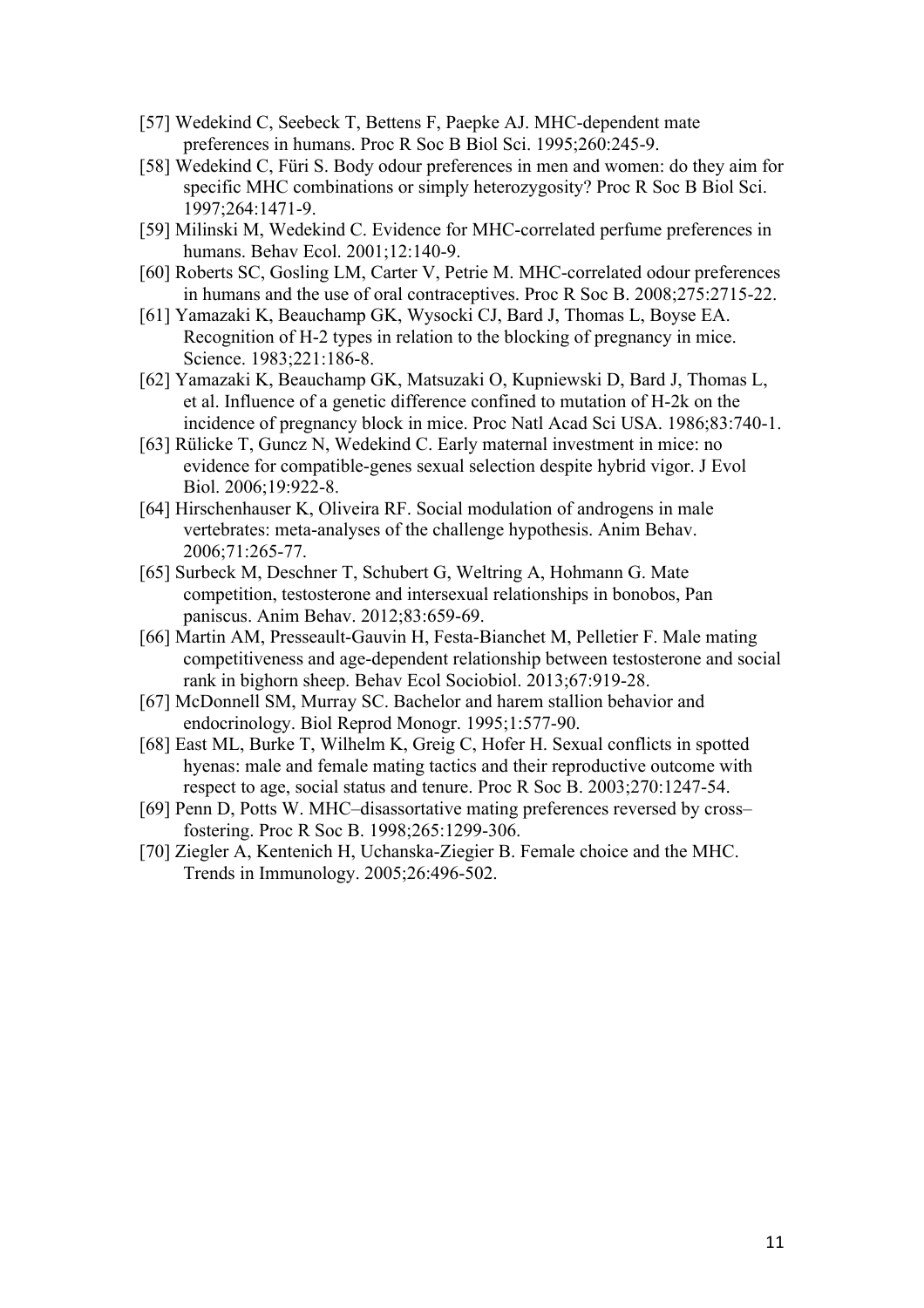# **Tables and figures**

Table 1: Characteristics of the stallions: mean peripheral plasma testosterone levels during the experiments (ng/ml), and mean preference ranks they received from mares during diestrus and estrus.

| ID               | Mean testosterone | Mean preference rank (range) $1$ |               |
|------------------|-------------------|----------------------------------|---------------|
|                  | (range)           | Diestrus                         | Estrus        |
| A                | $8.2$ (2.6-15.5)  | $3.59(1-6.5)$                    | $3.08(1-6)$   |
| B                | $6.6$ (3.0-10.9)  | $4.59(1-7)$                      | $3.18(1-6.5)$ |
| C                | $9.0(3.5-18.0)$   | $3.51(1-7)$                      | $3.66(1-6)$   |
| $D^2$            | $10.1(2.6-24.0)$  | $3.37(1-7)$                      | $5.49(1-7)$   |
| E                | 14.3 (6.0-22.5)   | $4.09(1-7)$                      | $5.00(1-7)$   |
| $\boldsymbol{F}$ | 11.7 (4.2-23.8)   | $3.97(1-7)$                      | $2.28(1-5.5)$ |
| G <sup>3</sup>   | $2.6(2.2-3.3)$    | $3.93(1-7)$                      | $5.21(1-7)$   |

**1** low ranks indicate high attractiveness

<sup>2</sup> euthanized towards end of study because of colic (13 of 70 ranks missing)

<sup>3</sup> had experienced immunological castration treatment earlier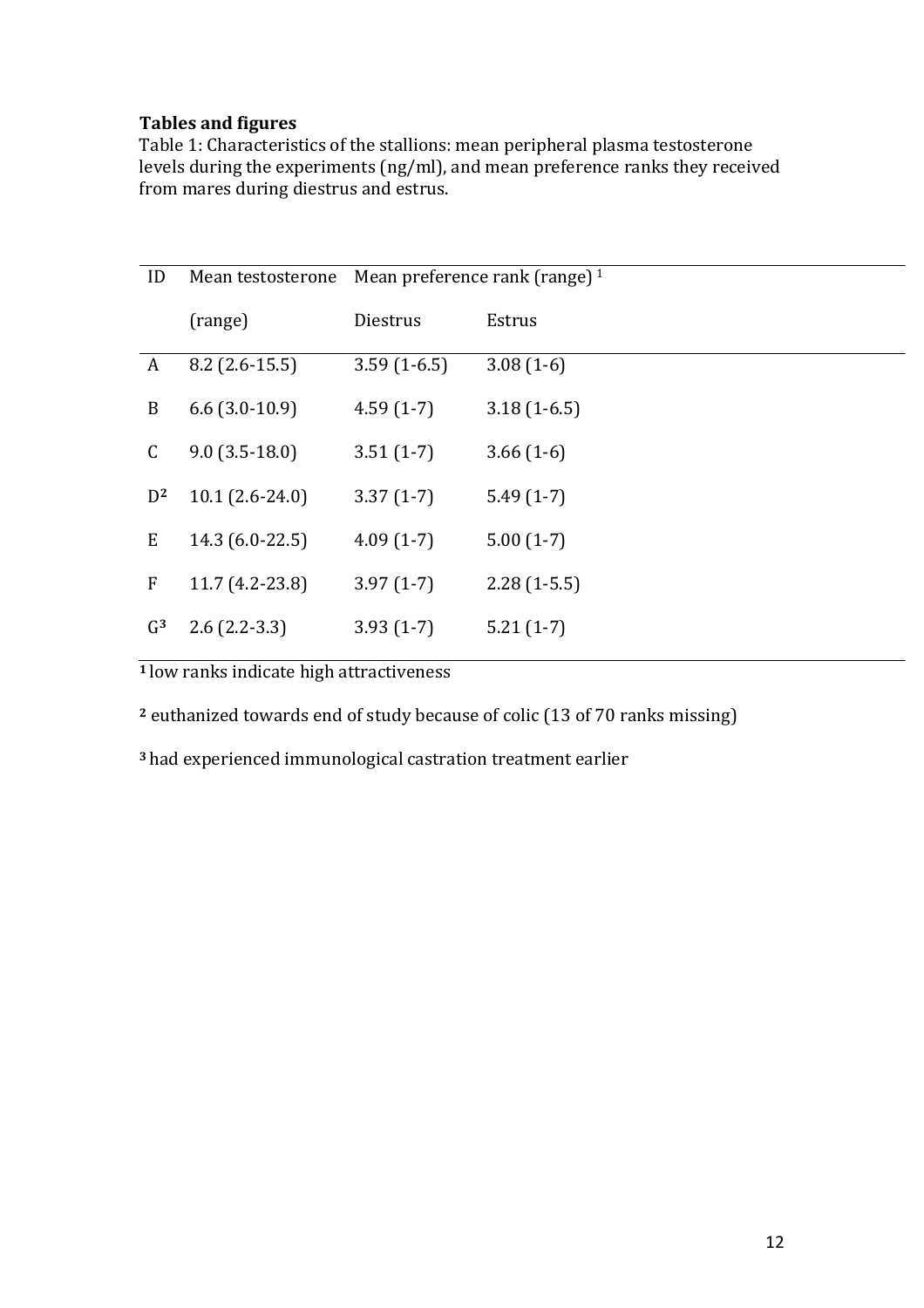Figure 1. Seven stallions ranked for attractiveness by 19 MHC-similar and dissimilar mares during  $(a)$  diestrus and  $(b)$  estrus. The plot shows the difference between mean ranks each stallion received from MHC-similar and MHC-dissimilar mares (positive differences indicate preferences for MHCdissimilarity) against the stallions' mean rank in the respective test situations to take duration of exposure into account (low ranks indicate high attractiveness and early removal from tests). The dotted line indicates the neutral expectancy that differs from 0 because of 2.7% missing data. The solid lines indicate the regressions. See text for statistics.